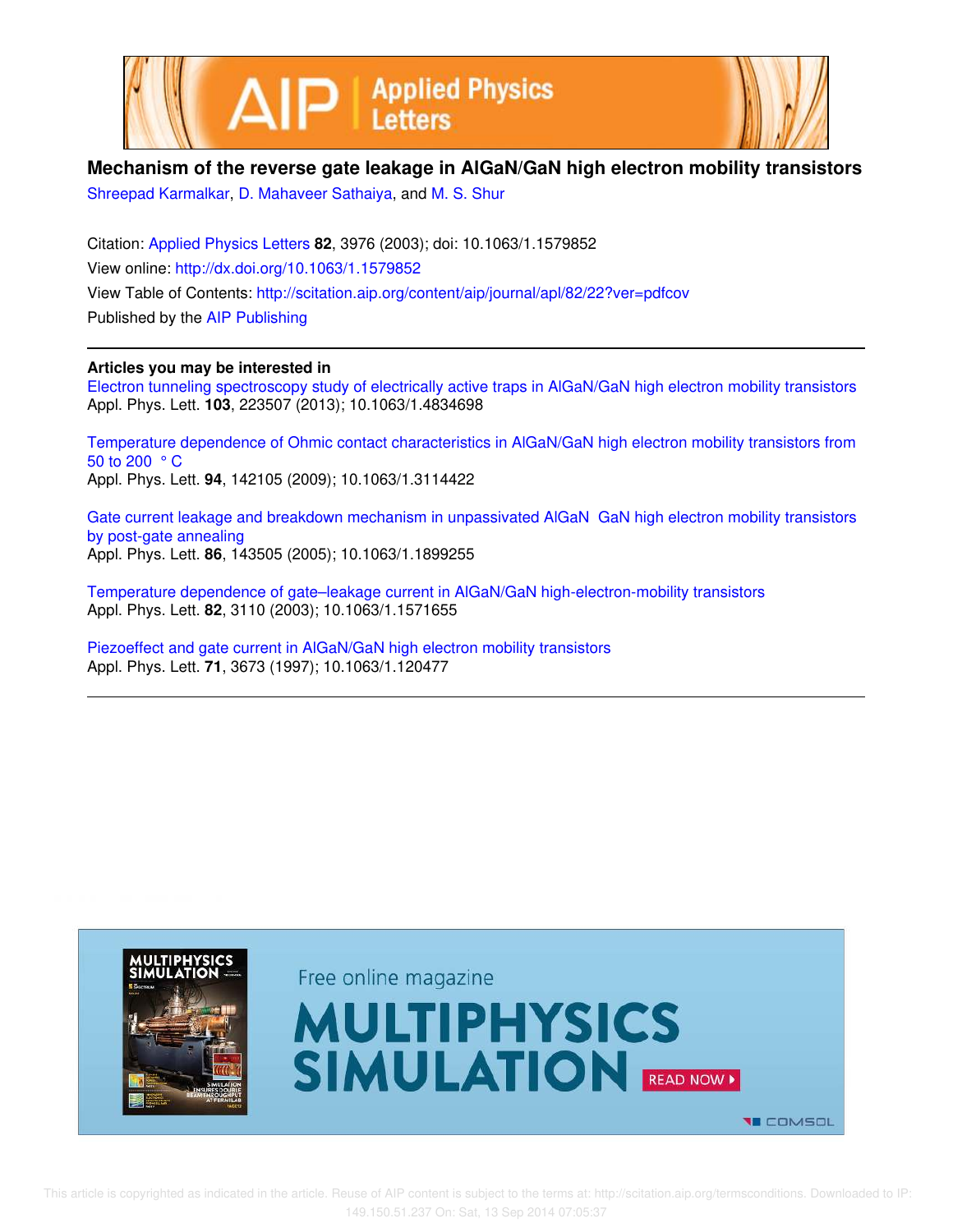## **Mechanism of the reverse gate leakage in AlGaNÕGaN high electron mobility transistors**

Shreepad Karmalkar<sup>a)</sup> and D. Mahaveer Sathaiya *Department of Electrical Engineering, Indian Institute of Technology, Madras 600 036, India*

M. S. Shur<sup>b)</sup>

*ECSE Department, Rensselaer Polytechnic Institute, CII 9015, 110 8th Street, Troy, New York 12180*

(Received 11 November 2002; accepted 2 April 2003)

The off-state gate current in AlGaN/GaN high electron mobility transistors is shown to arise from two parallel gate to substrate tunneling paths: a direct path, and a path via deep traps, which are distributed throughout the AlGaN layer and spread over an energy band. A model to calculate this current is given, which shows that trap-assisted tunneling dominates below  $T \sim 500 \text{ K}$ , and direct tunneling (thermionic field emission) dominates at higher temperatures. A model fit to experimental results yields the following fabrication process sensitive parameters: trap concentration of  $\sim$  10<sup>13</sup>–10<sup>15</sup> cm<sup>-3</sup>, and trap bandwidth of  $\sim$  50%–70% of the barrier height located 0.4–0.55 V below the conduction band edge. © *2003 American Institute of Physics.* [DOI: 10.1063/1.1579852]

GaN based high electron mobility transistors (HEMTs) have emerged as very attractive candidates for hightemperature, high-voltage, and high-power operation at microwave as well as lower frequencies.<sup>1,2</sup> Their off-state gate current,  $I_G$ , is sensitive to their fabrication process, and can be as much as two orders of magnitude more than that in GaAs based HEMTs.<sup>3</sup> A clear understanding of this phenomenon is urgent, to fully develop the potential of AlGaN/GaN HEMTs by lowering  $I_G$ , and therefore reducing the noise<sup>4</sup> and power consumption. Such an understanding may be obtained from this letter, where we provide a qualitative and quantitative account of the  $I_G$  mechanisms in AlGaN/GaN HEMTs.

We regard  $I_G$  to arise from two parallel electron transport processes, namely—trap-assisted tunneling  $(TT)$  and direct tunneling (DT) through the gate potential barrier, i.e.,

$$
I_G = I_{TT} + I_{DT}.\tag{1}
$$

The thermionic emission over the barrier has been ignored, since it is not significant in the temperature range for device operation.

Our proposals for the nature of traps and the TT process are shown in Fig. 1. To account for the high  $I_G$  values observed, we assume that the traps are distributed throughout the AlGaN layer and spread over an energy band located within the barrier height. It is of interest to note that, we tried a leakage current model based on tunneling via a single trap level. However, this model could only predict the current at high gate voltages as a function of temperature. Its current predictions as a function of temperature for low gate voltages showed large discrepancies, which could only be removed if the tunneling was assumed to occur via a band of traps.

Electrons can tunnel via the trap band by numerous twostep and multistep tunneling processes. The most probable of these is the two-step process in which electrons tunnel into and out of the traps having energies close to the band edges  $\phi_{1,2}$ . Under steady state conditions, the rates  $R_{1,2}$  of these two processes are equal, and the trap occupancy  $f_t$  within the trap band at any energy  $\phi$  is spatially constant.

It has been pointed out<sup>5</sup> that the magnitude of  $I_G$  saturates for  $V_G \ge |V_T|$ , where  $V_G$  is the reverse voltage magnitude and  $V_T$  is the device threshold voltage. This is because the vertical electric field picture beneath the gate, which controls  $I_G$ , does not change for  $V_G > |V_T|$ , as the extra voltage  $V_G - |V_T|$  drops laterally from gate to drain/source. Note that, higher the  $|V_T|$ , higher is the value at which  $I_G$  saturates. Further, this saturation  $I_G$  depends on the polarization/strain charges in the AlGaN layer, since  $V_T$  is proportional to these charges.<sup>6</sup> As per our model, the saturation  $I_G$  is dominated by  $I_{TT}$  and  $I_{DT}$  in the low and high temperature ranges, respectively, as shown in Fig. 2.

We formulate an expression for  $I_{TT}$  as a function of  $V_G$  $\leq |V_T|$ , and temperature, *T*, based on the tunneling process proposed above. A similar expression for  $I_{DT}$  is available in the literature, and is reproduced here for completeness.

For simplicity, the expressions presented assume a constant effective electron mass throughout the tunneling process and the WKB approximation for the tunneling probabilities. Further, we assume a triangular approximation for the potential barrier shape, which is justified since the percentage change in the electric field over the barrier thickness



FIG. 1. (a) Device structure and biasing arrangement. (b) Energy band diagram from gate to substrate, showing the tunneling processes, trap band  $(\phi_2 \le \phi \le \phi_1)$ , and critical energy parameters. Also shown is the distribution of trap concentration  $N_t$  over energy.

This article. Reuse of AIP content is subject to the terms at: http://scitationa.pin.063-6951/2003/82(22)/3976/3/\$20.00<br>149.150.51.237 On: Sat, 13 Sep 2014 07:05:37

<sup>a</sup>!Electronic mail: skarmalkar@hotmail.com

b)Electronic mail: shurm@rpi.edu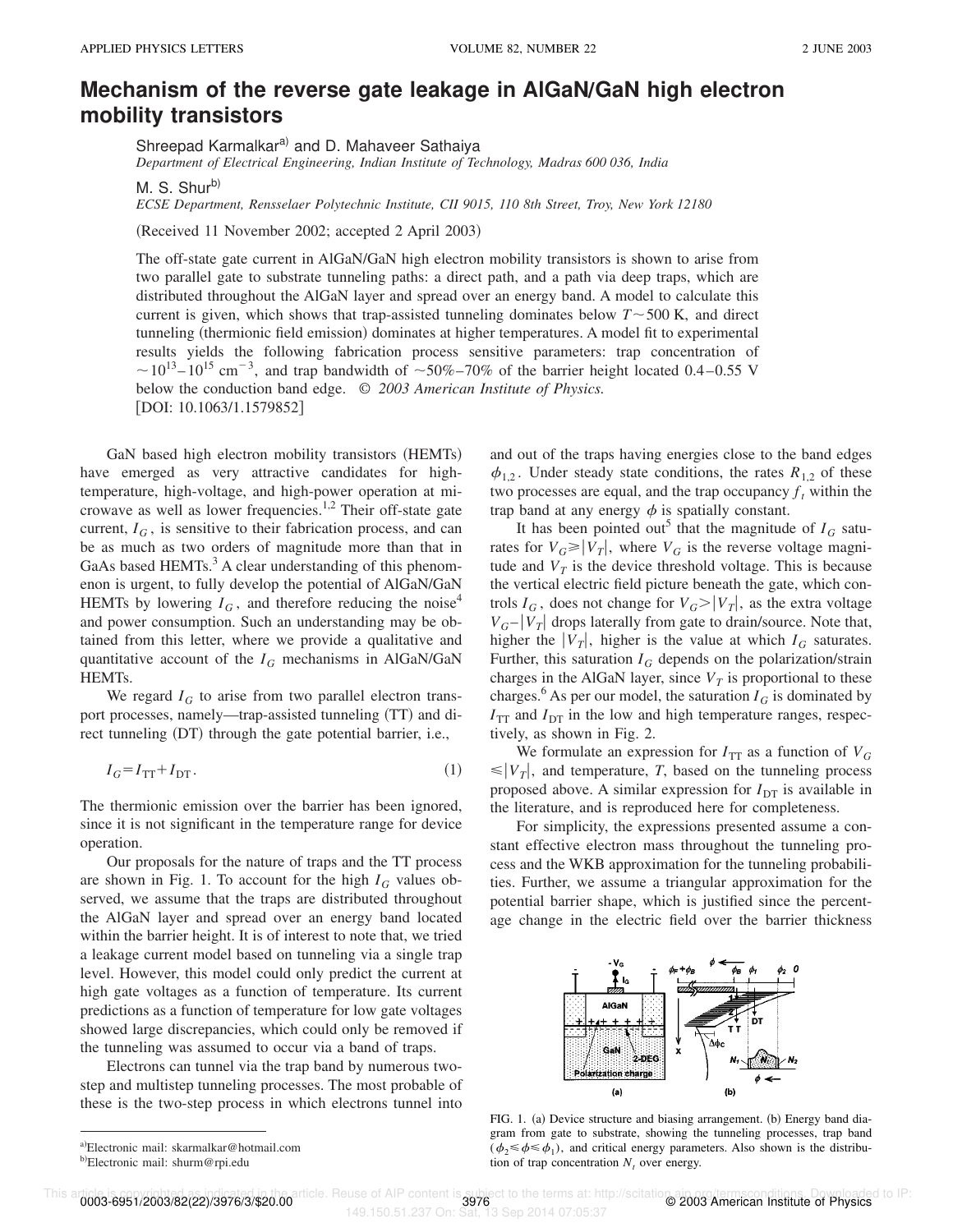

FIG. 2. Calculated *I<sup>G</sup>* vs *T* behavior based on the proposed model. The calculations are for the device No. 2 of Fig. 3 and Table I, at  $V_G = |V_T|$  $=$  2.4 V or  $E = 1.76$  MV/cm.

through which tunneling occurs is small. This is because, the barrier thickness is a fraction of the AlGaN layer width, *d*, and a significant portion of the field in the AlGaN layer comes from the polarization sheet charge at the heterojunction. Therefore, the barrier electric field *E* can be assumed to be the equal to the peak field at the gate junction, so that

$$
E = \frac{V_G + V_0}{d} \text{ for } V_G \le |V_T|,
$$
  

$$
V_0 = \phi_B - \Delta \phi_C - \phi_{\text{fb}} + qN_d d^2 / 2\varepsilon.
$$
 (2)

Here,  $\phi_B$  is the barrier height,  $\Delta \phi_c$  is the heterojunction conduction band discontinuity,  $\phi_{\text{fb}}$  is the difference between the conduction band edge and the Fermi-level in the substrate, and  $N_d$  is the AlGaN layer doping. *E* is assumed to saturate for  $V_G \ge |V_T|$ .<sup>5</sup>

 $I_{TT}$  is derived as follows. The probabilities  $P_1$  and  $P_2$  of the two tunneling processes 1 and 2 (see Fig. 1) are given by<sup>7</sup>

$$
P_1 = \exp\left\{-\frac{\alpha}{E} [\phi^{3/2} - (\phi_1 - \psi)^{3/2}] \right\},\
$$
  

$$
P_2 = \exp\left[-\frac{\alpha}{E} (\phi_2 + \psi)^{3/2}\right], \quad \alpha = \frac{8\pi\sqrt{2mq}}{3h}.
$$
 (3)

These decay rapidly for energies,  $\psi$ , away from the band edges  $\phi_{12}$  into the band, so that the actual trap distribution over energy can be replaced by effective trap densities  $N_{1,2}$ located at  $\phi_{1,2}$  (in analogy to the well known concept of effective density of conduction and valence band states, *Nc*,  $\nu$ ). Note that, the effective trap density concept allows any arbitrary shape for the trap distribution over energy (see Fig. 1) and distance. Equally important is its implication that, only the trap distribution near the trap band edge, rather than the distribution over the entire band, is of significance.

In our work, we assume a uniform trap concentration,  $N_t$ , over distance as well as energy, because the exact shape of the trap distribution in the experimental devices of our letter is not known at this time. Even if the actual trap distribution turns out to be nonuniform, our results based on the uniform distribution assumption have significance as an effective description of the physical situation, and do not affect the intrinsic validity of our model. For the uniform trap concentration assumed, we can write

$$
P_{1,2}^0 = P_{1,2}|_{\psi=0}.\tag{4}
$$

Using the effective trap density transformation, the  $I_{TT}$  is readily modeled by an adaptation of the TT model based on a single trap level, available in literature.<sup>7,8</sup> The tunneling rates are written as  $R_1 = C_1 f_{FD} (1 - f_t) N_1 P_1^0$  and  $R_2^0$  $=C_2 f_t N_2 P_2^0$ . Here,  $f_{FD}$  is the temperature dependent Fermi– Dirac occupancy fraction in the metal and  $C_{1,2}$  is trap energy dependent rate constant, $\frac{7}{7}$  given by

$$
f_{FD} = \frac{1}{1 + \exp[(\phi_B - \phi)/V_t]},
$$
  
\n
$$
C_{1,2} = \frac{16\pi q E_1^{3/2}}{3h\sqrt{\phi_{1,2} - E_1}}, \quad E_1 = 0.2 \text{ V.}
$$
 (5)

 $I_{TT}$  is obtained by deriving  $f_t$  using the steady state condition  $R_1 = R_2$ , and integrating the tunneling rate  $R = R_1 = R_2$  over the AlGaN layer width,<sup>7,8</sup> employing the transformation  $dx$  $=$ ( $d\phi$ /*E*), i.e.,

$$
I_{\text{TT}} = \frac{qS}{E} \int_{\phi_2}^{\phi_B + \phi_F} R d\phi,
$$
  
\n
$$
\frac{1}{R} = \frac{1}{C_1 f_{\text{FD}} N_1 P_1^0} + \frac{1}{C_2 N_2 P_2^0},
$$
  
\n
$$
P_1^0 = 1 \quad \text{for } \phi_2 \le \phi \le \phi_1,
$$
\n(6)

where *S* denotes the gate area.

 $I<sub>DT</sub>$  is calculated as the larger of the two values predicted by the Fowler–Nordheim (FN) expression<sup>9</sup> which dominates at low temperatures (see Fig.  $2$ ):

$$
I_{\rm DT}^{\rm FN} = \frac{q^2 SE^2}{8 \pi h \phi_B} \exp\left(-\frac{\alpha}{E} \phi_B^{3/2}\right) \tag{7}
$$

and the thermionic field emission (TFE) expression<sup>5</sup>

$$
I_{\text{DT}}^{\text{TE}} = \frac{qSA \cdot T}{k} \int_0^{\phi_B} f_{\text{FD}} P \, d\phi, \quad P = \exp\left(-\frac{\alpha}{E} \phi^{3/2}\right). \tag{8}
$$

Here, *A*\* is the Richardson constant, and other symbols have their usual meanings.

In this work, we obtained  $I_G$  using a numerical evaluation of the integrals in Eqs.  $(6)$  and  $(8)$ . A completely analytical approach of determining  $I_G$  will be discussed in a subsequent work. The primary parameters in our model are  $\phi_B$ ,  $\phi_1$ ,  $\phi_2$ ,  $N_t$ , and  $V_0$ . In current evaluation using Eqs.  $(6)$ – $(8)$ , except in  $V_0$  calculation, we incorporated the  $\phi_B$ lowering due to image force<sup>9</sup> and band gap reduction with temperature,  $^{10,11}$  as per the relation

$$
\phi_B = \phi_{B0} - \gamma_1 \sqrt{\frac{q}{4\pi\varepsilon}} \sqrt{E} - \gamma_T T.
$$
\n(9)

 $\gamma_T$ ,  $\gamma_1$  and the effective mass *m* are the three secondary parameters in our model. For a given device, the parameters are fitted by a systematic procedure. Values of  $\phi_{B0}$ ,  $V_0$ ,  $m$ ,  $\gamma_1$ , and  $\gamma_T$  are assumed based on material properties. Next, the values of trap parameters  $N_t$ ,  $\phi_1$ , and  $\phi_2$  are adjusted by noting that their increase has the following effect on the  $I_G - V_G$  curve: upward shift in case of  $N_t$ ; upward shift and reduced temperature dependence at high  $V_G$ , in case of  $\phi_1$ ; downward and anticlockwise movement, and reduced tem-149.150.51.237 On: Sat, 13 Sep 2014 07:05:37